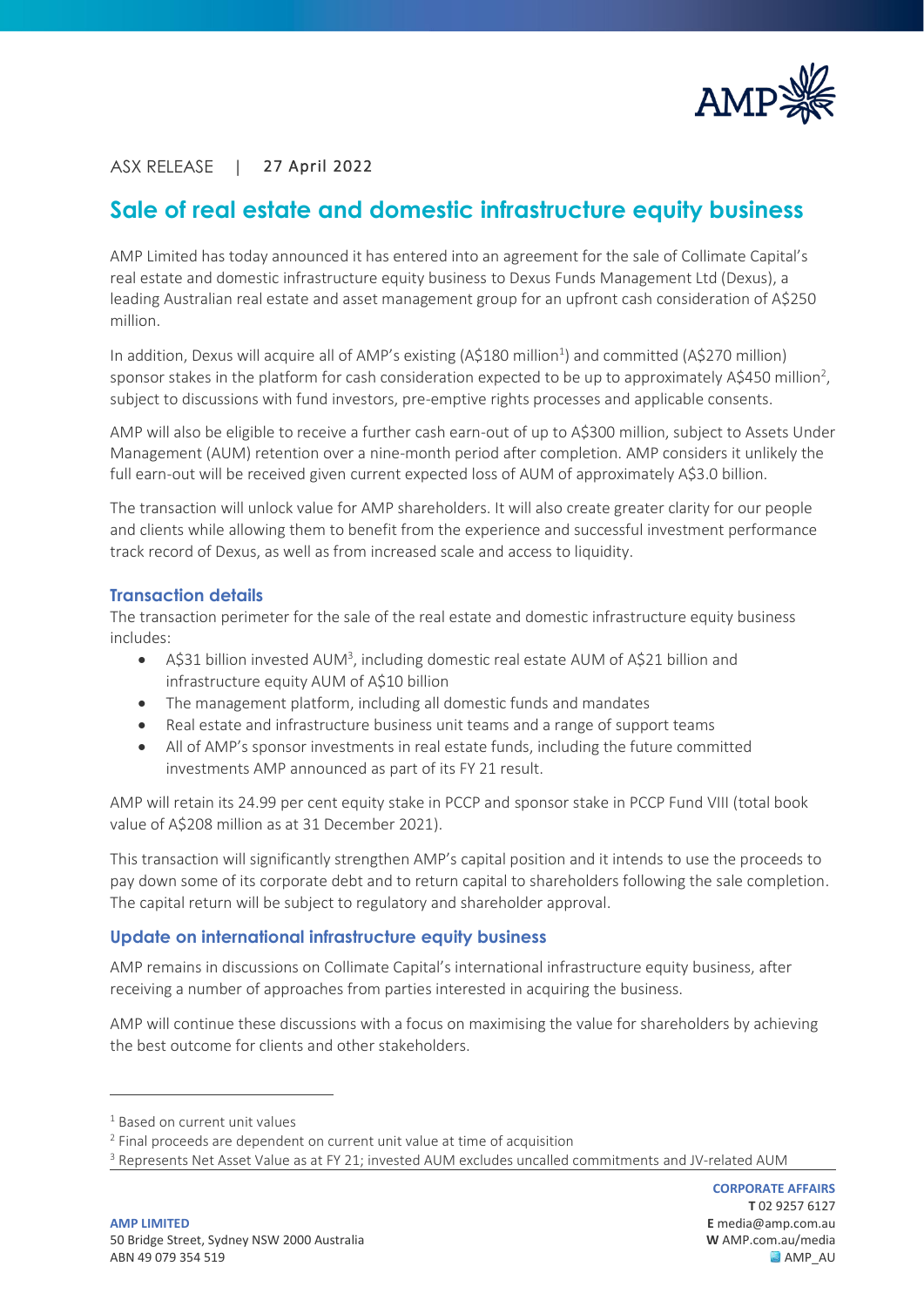Collimate Capital is a top 10 global manager in infrastructure equity and has A\$9 billion in invested AUM in international infrastructure equity, with prime international assets including transport and logistics, energy and utilities, and digital.

Subject to completion of the sale of the real estate and domestic infrastructure equity business, AMP will no longer pursue a demerger of Collimate Capital.

AMP will provide a further update to the market as material developments occur.

# **AMP Limited Chair, Debra Hazelton commented:**

*"The sale of the real estate and domestic infrastructure equity business is a strong outcome for AMP shareholders and Collimate Capital stakeholders.* 

*"As we work towards completing the transaction, a key priority for our board will be returning capital to AMP shareholders in acknowledgement of their patience as we have pursued options to maximise value for them.*

*"We continue our discussions on the remaining international infrastructure equity business in order to achieve the best outcomes for AMP shareholders, clients and our teams."* 

# **AMP Chief Executive, Alexis George commented**:

*"The transaction announced today accelerates the realisation of value for our shareholders.* 

*"In Dexus we have found a strong owner for the real estate and domestic infrastructure equity businesses, which will add significant value through their strong track record and experience in real estate and asset management. Their depth of talent will strongly complement our specialist teams.* 

*"Discussions with interested parties on the sale of our international infrastructure equity business continue. Any decisions will be driven by our focus on delivering value for shareholders, leveraging the expertise of our investment teams and working closely with our clients to align an outcome that best supports them."*

# **Conditions precedent**

Completion of the transaction is subject to conditions precedent, including:

- Regulatory approvals required in China for the transfer of AMP's interest in China Life AMP Asset Management from the sale perimeter
- Completion of a restructure to deliver the necessary sale perimeter
- Necessary debt financier consents arising from the transaction
- Necessary consents from certain other counterparties.

Dexus also has termination events exercisable before completion linked to:

- Unremedied breaches of warranties or indemnities before completion likely to cause substantial loss to Dexus or target entities
- Consents, contractual triggers or other defaults arising from the transaction likely to cause substantial loss to fund investors and other clients.

The transaction is expected to complete during 2H 2022.